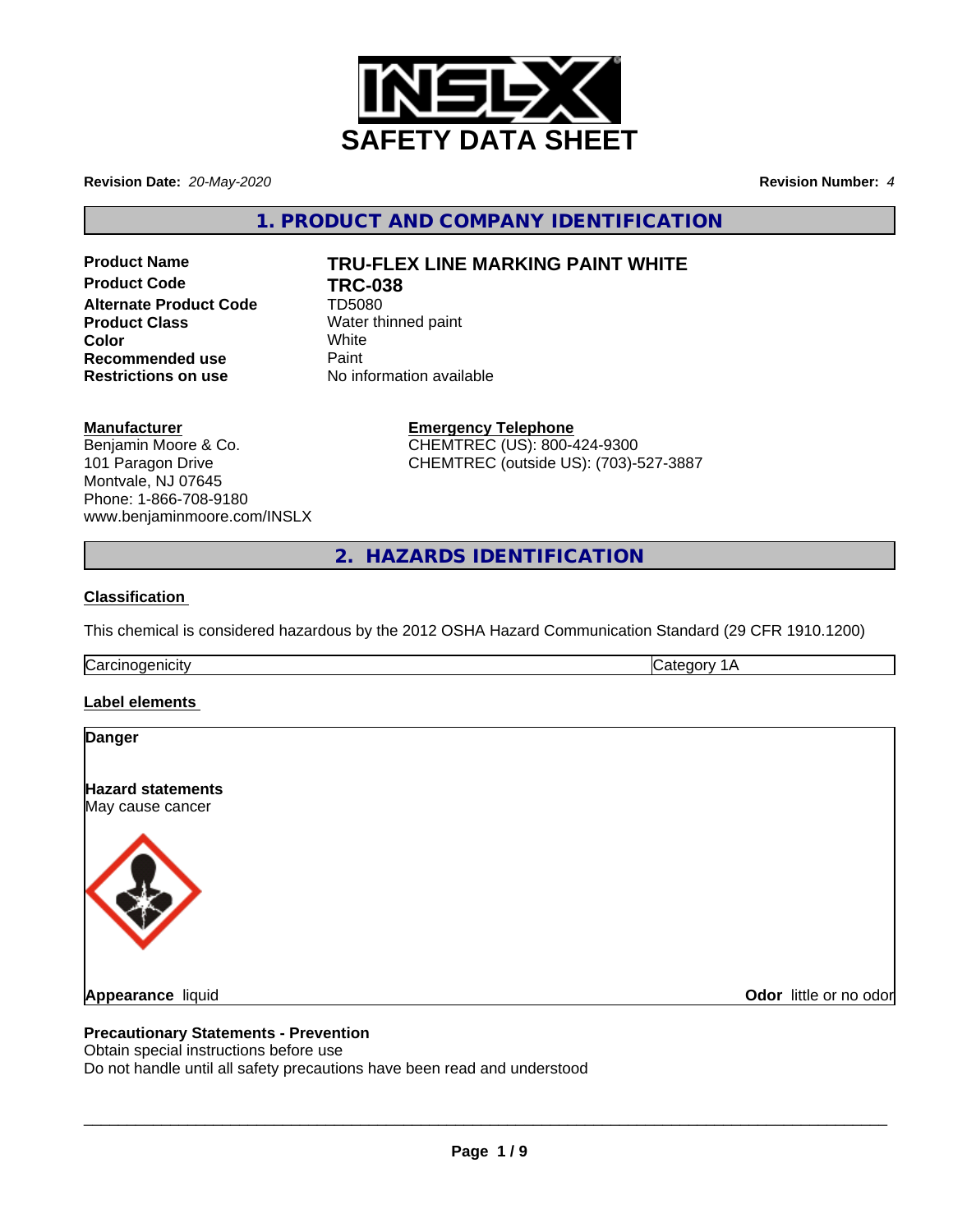Use personal protective equipment as required

#### **Precautionary Statements - Response**

IF exposed or concerned: Get medical advice/attention

#### **Precautionary Statements - Storage**

Store locked up

#### **Precautionary Statements - Disposal**

Dispose of contents/container to an approved waste disposal plant

#### **Hazards not otherwise classified (HNOC)**

Not applicable

#### **Other information**

No information available

# **3. COMPOSITION INFORMATION ON COMPONENTS**

| <b>Chemical name</b>            | <b>CAS No.</b> | Weight-%    |
|---------------------------------|----------------|-------------|
| Titanium dioxide                | 13463-67-7     | $15 - 20$   |
| Nepheline syenite               | 37244-96-5     | $5 - 10$    |
| Talc                            | 14807-96-6     | $5 - 10$    |
| Propylene glycol                | $57 - 55 - 6$  | l - 5       |
| Sodium C14-C16 olefin sulfonate | 68439-57-6     | $0.1 - 0.5$ |
| 2-Amino-2-methly-1-propanol     | 124-68-5       | $0.1 - 0.5$ |
| Silica, crystalline             | 14808-60-7     | $0.1 - 0.5$ |

|                                                  | 5. FIRE-FIGHTING MEASURES                                                                                |
|--------------------------------------------------|----------------------------------------------------------------------------------------------------------|
| <b>Notes To Physician</b>                        | Treat symptomatically.                                                                                   |
| <b>Most Important</b><br><b>Symptoms/Effects</b> | None known.                                                                                              |
| Ingestion                                        | Clean mouth with water and afterwards drink plenty of water. Consult a physician<br>if necessary.        |
| <b>Inhalation</b>                                | Move to fresh air. If symptoms persist, call a physician.                                                |
| <b>Skin Contact</b>                              | Wash off immediately with soap and plenty of water while removing all<br>contaminated clothes and shoes. |
| <b>Eye Contact</b>                               | Rinse thoroughly with plenty of water for at least 15 minutes and consult a<br>physician.                |
| <b>General Advice</b>                            | No hazards which require special first aid measures.                                                     |
|                                                  | 4. FIRST AID MEASURES                                                                                    |

**Suitable Extinguishing Media** Maching 1992 Use extinguishing measures that are appropriate to local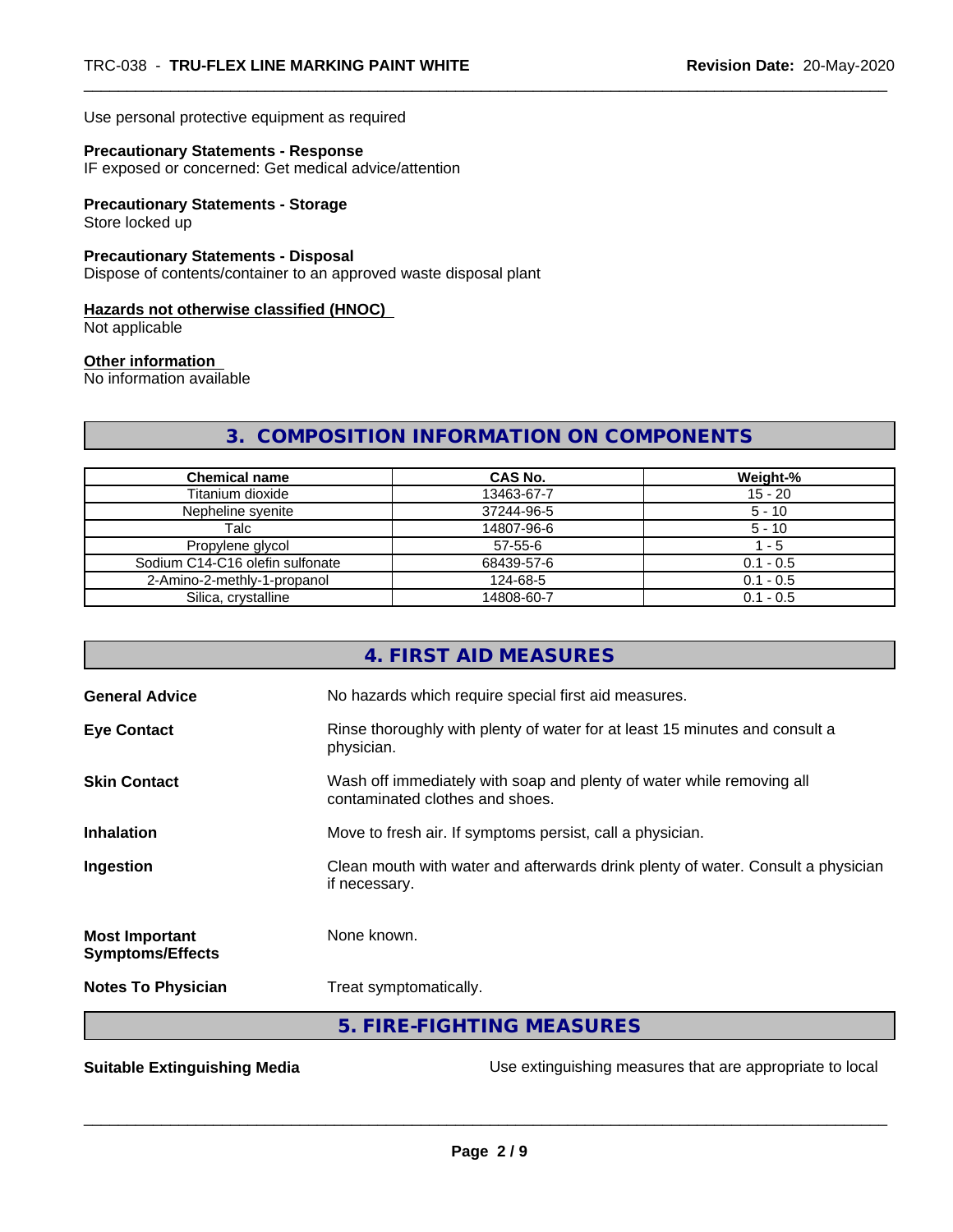|                                                                                  | circumstances and the surrounding environment.                                                                                               |  |
|----------------------------------------------------------------------------------|----------------------------------------------------------------------------------------------------------------------------------------------|--|
| Protective equipment and precautions for firefighters                            | As in any fire, wear self-contained breathing apparatus<br>pressure-demand, MSHA/NIOSH (approved or equivalent)<br>and full protective gear. |  |
| <b>Specific Hazards Arising From The Chemical</b>                                | Closed containers may rupture if exposed to fire or<br>extreme heat.                                                                         |  |
| <b>Sensitivity to mechanical impact</b>                                          | No.                                                                                                                                          |  |
| <b>Sensitivity to static discharge</b>                                           | No.                                                                                                                                          |  |
| <b>Flash Point Data</b><br>Flash point (°F)<br>Flash Point (°C)<br><b>Method</b> | Not applicable<br>Not applicable<br>Not applicable                                                                                           |  |
| <b>Flammability Limits In Air</b>                                                |                                                                                                                                              |  |
| Lower flammability limit:<br><b>Upper flammability limit:</b>                    | Not applicable<br>Not applicable                                                                                                             |  |
| Health: 1<br>Flammability: 0<br>NFPA                                             | <b>Instability: 0</b><br><b>Special: Not Applicable</b>                                                                                      |  |
| <b>NFPA Legend</b><br>0 - Not Hazardous<br>1 - Slightly                          |                                                                                                                                              |  |

- Slightly
- 2 Moderate
- 3 High
- 4 Severe

*The ratings assigned are only suggested ratings, the contractor/employer has ultimate responsibilities for NFPA ratings where this system is used.*

*Additional information regarding the NFPA rating system is available from the National Fire Protection Agency (NFPA) at www.nfpa.org.*

|                                  | 6. ACCIDENTAL RELEASE MEASURES                                                                                                                                                   |
|----------------------------------|----------------------------------------------------------------------------------------------------------------------------------------------------------------------------------|
| <b>Personal Precautions</b>      | Avoid contact with skin, eyes and clothing. Ensure adequate ventilation.                                                                                                         |
| <b>Other Information</b>         | Prevent further leakage or spillage if safe to do so.                                                                                                                            |
| <b>Environmental precautions</b> | See Section 12 for additional Ecological Information.                                                                                                                            |
| <b>Methods for Cleaning Up</b>   | Soak up with inert absorbent material. Sweep up and shovel into suitable<br>containers for disposal.                                                                             |
|                                  | 7. HANDLING AND STORAGE                                                                                                                                                          |
| <b>Handling</b>                  | Avoid contact with skin, eyes and clothing. Avoid breathing vapors, spray mists or<br>sanding dust. In case of insufficient ventilation, wear suitable respiratory<br>equipment. |
| <b>Storage</b>                   | Keep container tightly closed. Keep out of the reach of children.                                                                                                                |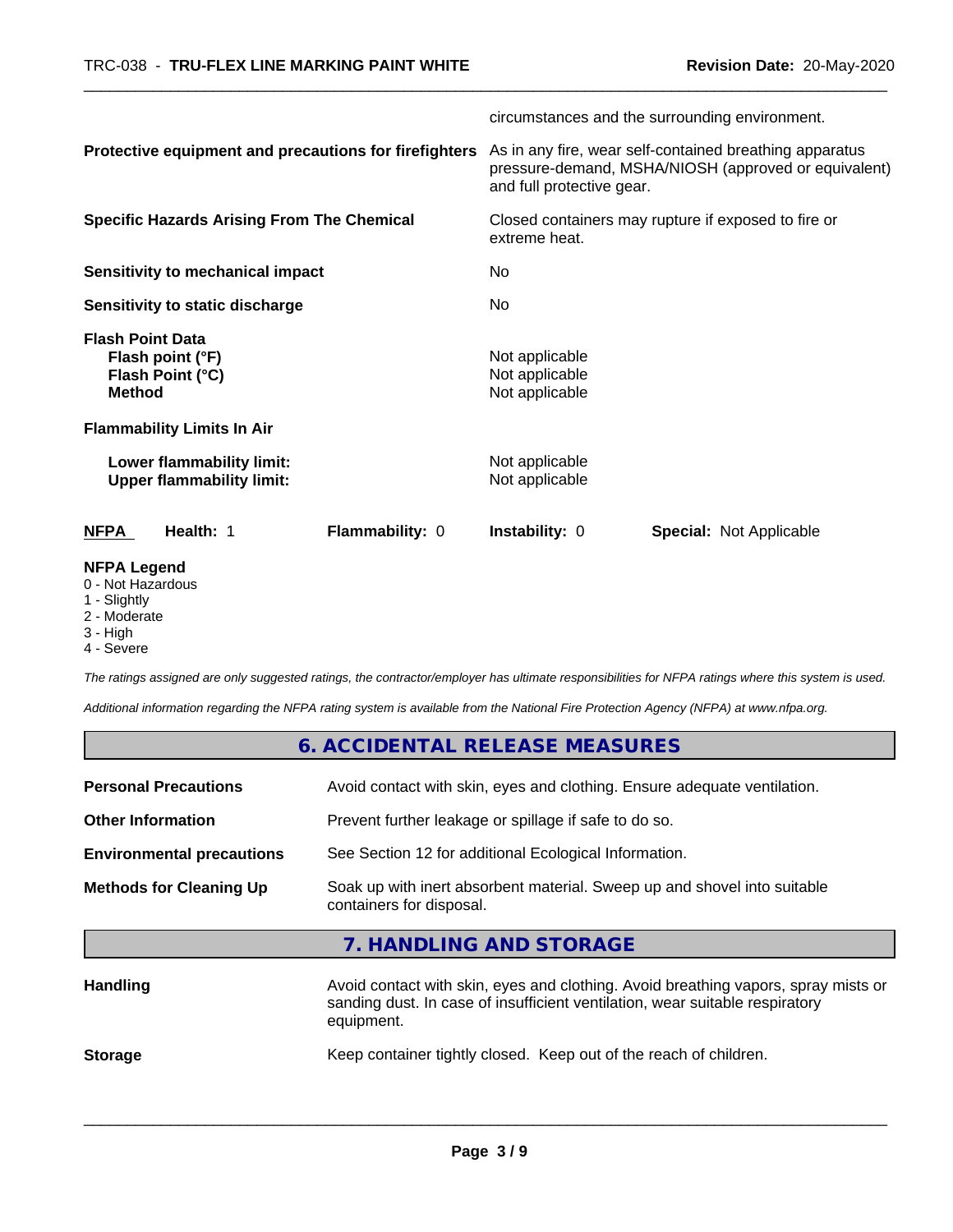#### **Incompatible Materials** No information available

# **8. EXPOSURE CONTROLS/PERSONAL PROTECTION**

#### **Exposure Limits**

| <b>Chemical name</b> | <b>ACGIH TLV</b>                                                                                                                     | <b>OSHA PEL</b>                                                                                  |
|----------------------|--------------------------------------------------------------------------------------------------------------------------------------|--------------------------------------------------------------------------------------------------|
| Titanium dioxide     | TWA: $10 \text{ mg/m}^3$                                                                                                             | 15 mg/m <sup>3</sup> - TWA                                                                       |
| Talc                 | TWA: $2 \text{ mg/m}^3$ particulate matter<br>containing no asbestos and <1%<br>crystalline silica, respirable particulate<br>matter | 20 mppcf - TWA                                                                                   |
| Silica, crystalline  | TWA: $0.025$ mg/m <sup>3</sup> respirable<br>particulate matter                                                                      | 50 $\mu$ g/m <sup>3</sup> - TWA Respirable crystalline<br>silica 50 $\mu$ g/m <sup>3</sup> - TWA |

#### **Legend**

ACGIH - American Conference of Governmental Industrial Hygienists Exposure Limits OSHA - Occupational Safety & Health Administration Exposure Limits N/E - Not Established

| <b>Engineering Measures</b> | Ensure adequate ventilation, especially in confined areas. |
|-----------------------------|------------------------------------------------------------|
|                             |                                                            |

# **Personal Protective Equipment**

| <b>Eye/Face Protection</b>    | Safety glasses with side-shields.                                                                                                   |
|-------------------------------|-------------------------------------------------------------------------------------------------------------------------------------|
| <b>Skin Protection</b>        | Protective gloves and impervious clothing.                                                                                          |
| <b>Respiratory Protection</b> | In case of insufficient ventilation wear suitable respiratory equipment.                                                            |
| <b>Hygiene Measures</b>       | Avoid contact with skin, eyes and clothing. Remove and wash contaminated<br>clothing before re-use. Wash thoroughly after handling. |

# **9. PHYSICAL AND CHEMICAL PROPERTIES**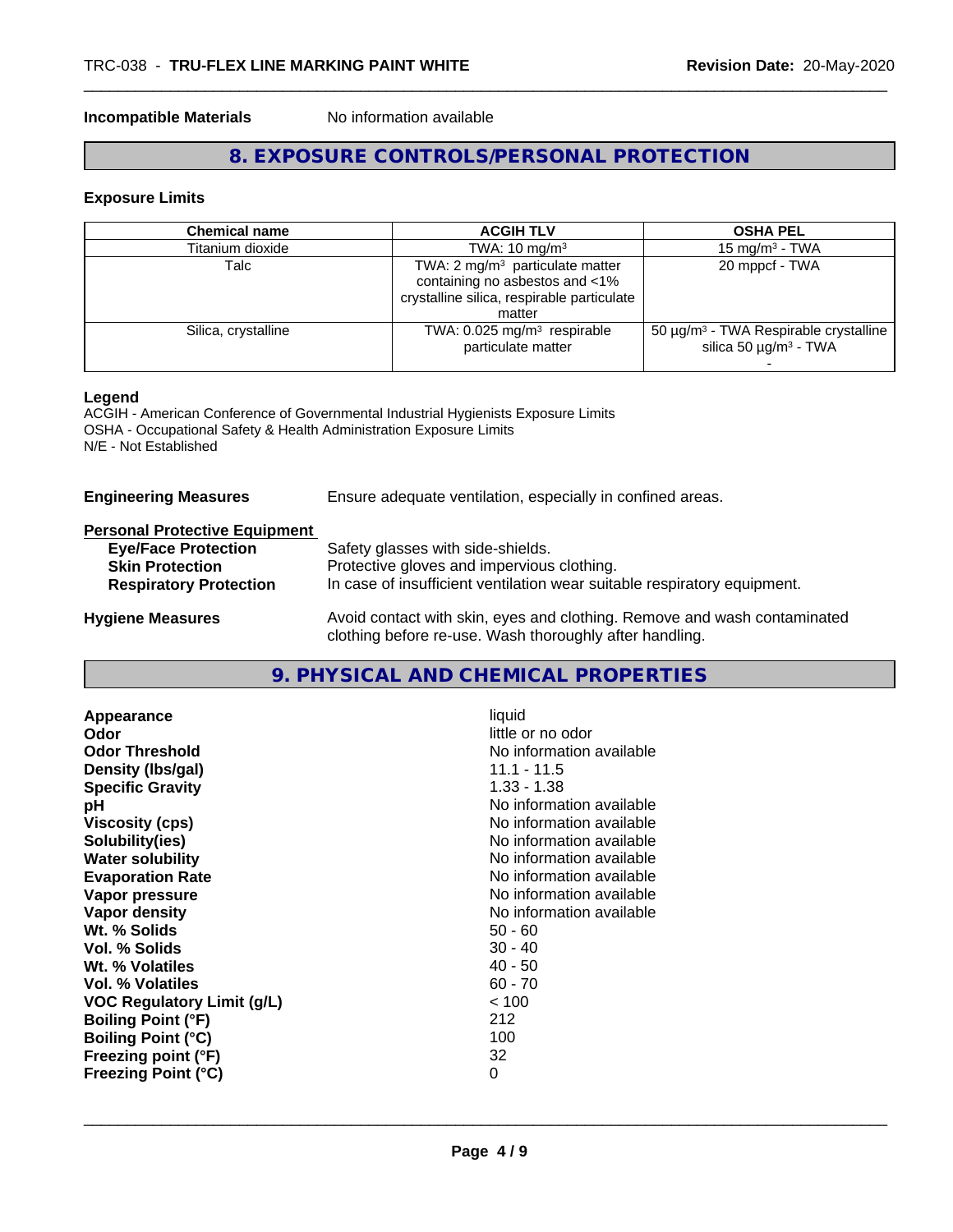- **Flash point (°F)**<br> **Flash Point (°C)**<br> **Flash Point (°C)**<br> **C Flash Point (°C)**<br>Method **Flammability (solid, gas)**<br> **Contains Upper flammability limit:**<br>
Upper flammability limit:<br>
Not applicable **Upper flammability limit:**<br> **Lower flammability limit:**<br>
Not applicable<br>
Not applicable **Lower flammability limit:**<br> **Autoignition Temperature (°F)**<br>
Mo information available Autoignition Temperature (°F)<br>
Autoignition Temperature (°C)<br>
No information available **Autoignition Temperature (°C)**<br> **Decomposition Temperature (°F)** No information available **Decomposition Temperature (°F)**<br> **Decomposition Temperature (°C)**<br>
No information available **Decomposition Temperature (°C) Partition coefficient Contract Contract Contract Contract Contract Contract Contract Contract Contract Contract Contract Contract Contract Contract Contract Contract Contract Contract Contract Contract Contract Contract** 
	- **Not applicable**<br>**Not applicable**

# **10. STABILITY AND REACTIVITY**

| <b>Reactivity</b>                         | Not Applicable                           |
|-------------------------------------------|------------------------------------------|
| <b>Chemical Stability</b>                 | Stable under normal conditions.          |
| <b>Conditions to avoid</b>                | Prevent from freezing.                   |
| <b>Incompatible Materials</b>             | No materials to be especially mentioned. |
| <b>Hazardous Decomposition Products</b>   | None under normal use.                   |
| <b>Possibility of hazardous reactions</b> | None under normal conditions of use.     |

# **11. TOXICOLOGICAL INFORMATION**

| <b>Product Information</b>                                                                                                                                                       |                                                                                                                                                                                                                                                                               |  |
|----------------------------------------------------------------------------------------------------------------------------------------------------------------------------------|-------------------------------------------------------------------------------------------------------------------------------------------------------------------------------------------------------------------------------------------------------------------------------|--|
| Information on likely routes of exposure                                                                                                                                         |                                                                                                                                                                                                                                                                               |  |
|                                                                                                                                                                                  | Principal Routes of Exposure Eye contact, skin contact and inhalation.                                                                                                                                                                                                        |  |
| <b>Acute Toxicity</b>                                                                                                                                                            |                                                                                                                                                                                                                                                                               |  |
| <b>Product Information</b>                                                                                                                                                       | No information available                                                                                                                                                                                                                                                      |  |
|                                                                                                                                                                                  | Symptoms related to the physical, chemical and toxicological characteristics                                                                                                                                                                                                  |  |
| <b>Symptoms</b>                                                                                                                                                                  | No information available                                                                                                                                                                                                                                                      |  |
|                                                                                                                                                                                  | Delayed and immediate effects as well as chronic effects from short and long-term exposure                                                                                                                                                                                    |  |
| Eye contact<br><b>Skin contact</b>                                                                                                                                               | May cause slight irritation.<br>Substance may cause slight skin irritation. Prolonged or repeated contact may dry<br>skin and cause irritation.                                                                                                                               |  |
| <b>Inhalation</b><br>Ingestion<br><b>Sensitization</b><br><b>Neurological Effects</b><br><b>Mutagenic Effects</b><br><b>Reproductive Effects</b><br><b>Developmental Effects</b> | May cause irritation of respiratory tract.<br>Ingestion may cause gastrointestinal irritation, nausea, vomiting and diarrhea.<br>No information available<br>No information available.<br>No information available.<br>No information available.<br>No information available. |  |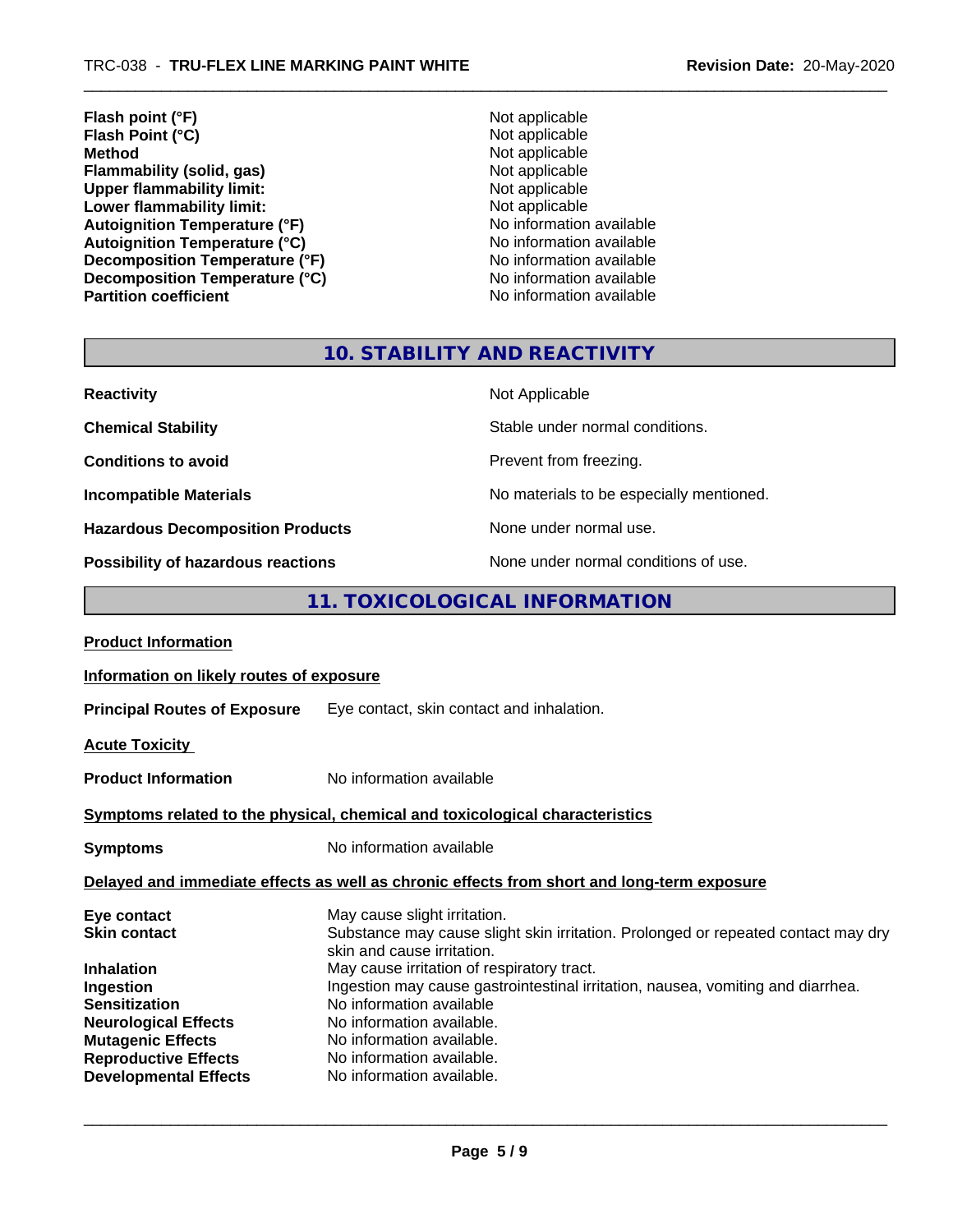| Target organ effects            | No information available.                                                  |
|---------------------------------|----------------------------------------------------------------------------|
| <b>STOT - single exposure</b>   | No information available.                                                  |
| <b>STOT - repeated exposure</b> | Causes damage to organs through prolonged or repeated exposure if inhaled. |
| Other adverse effects           | No information available.                                                  |
| <b>Aspiration Hazard</b>        | No information available                                                   |

**Numerical measures of toxicity**

**The following values are calculated based on chapter 3.1 of the GHS document**

| <b>ATEmix (oral)</b>   | 57866 mg/kg   |
|------------------------|---------------|
| <b>ATEmix (dermal)</b> | 1157105 mg/kg |

#### **Component Information**

| Chemical name                                 | Oral LD50            | Dermal LD50              | Inhalation LC50 |
|-----------------------------------------------|----------------------|--------------------------|-----------------|
| Titanium dioxide<br>13463-67-7                | > 10000 mg/kg (Rat)  |                          |                 |
| Propylene glycol<br>$57-55-6$                 | $= 20$ g/kg (Rat)    | $= 20800$ mg/kg (Rabbit) |                 |
| Sodium C14-C16 olefin sulfonate<br>68439-57-6 | $= 2220$ mg/kg (Rat) | $> 740$ mg/kg (Rabbit)   |                 |
| 2-Amino-2-methly-1-propanol<br>124-68-5       | $= 2900$ mg/kg (Rat) | $>$ 2000 mg/kg (Rabbit)  |                 |

#### **Chronic Toxicity**

#### **Carcinogenicity**

*The information below indicateswhether each agency has listed any ingredient as a carcinogen:.*

| <b>Chemical name</b> | <b>IARC</b>          | <b>NTP</b>  | <b>OSHA</b> |
|----------------------|----------------------|-------------|-------------|
|                      | 2B - Possible Human  |             | Listed      |
| Titanium dioxide     | Carcinogen           |             |             |
|                      | . - Human Carcinogen | Known Human | Listed      |
| Silica, crystalline  |                      | Carcinogen  |             |

• Crystalline Silica has been determined to be carcinogenic to humans by IARC (1) when in respirable form. Risk of cancer depends on duration and level of inhalation exposure to spray mist or dust from sanding the dried paint.

• Although IARC has classified titanium dioxide as possibly carcinogenic to humans (2B), their summary concludes: "No significant exposure to titanium dioxide is thought to occur during the use of products in which titanium dioxide is bound to other materials, such as paint."

#### **Legend**

IARC - International Agency for Research on Cancer NTP - National Toxicity Program OSHA - Occupational Safety & Health Administration

**12. ECOLOGICAL INFORMATION**

# **Ecotoxicity Effects**

The environmental impact of this product has not been fully investigated.

#### **Product Information**

#### **Acute Toxicity to Fish**

No information available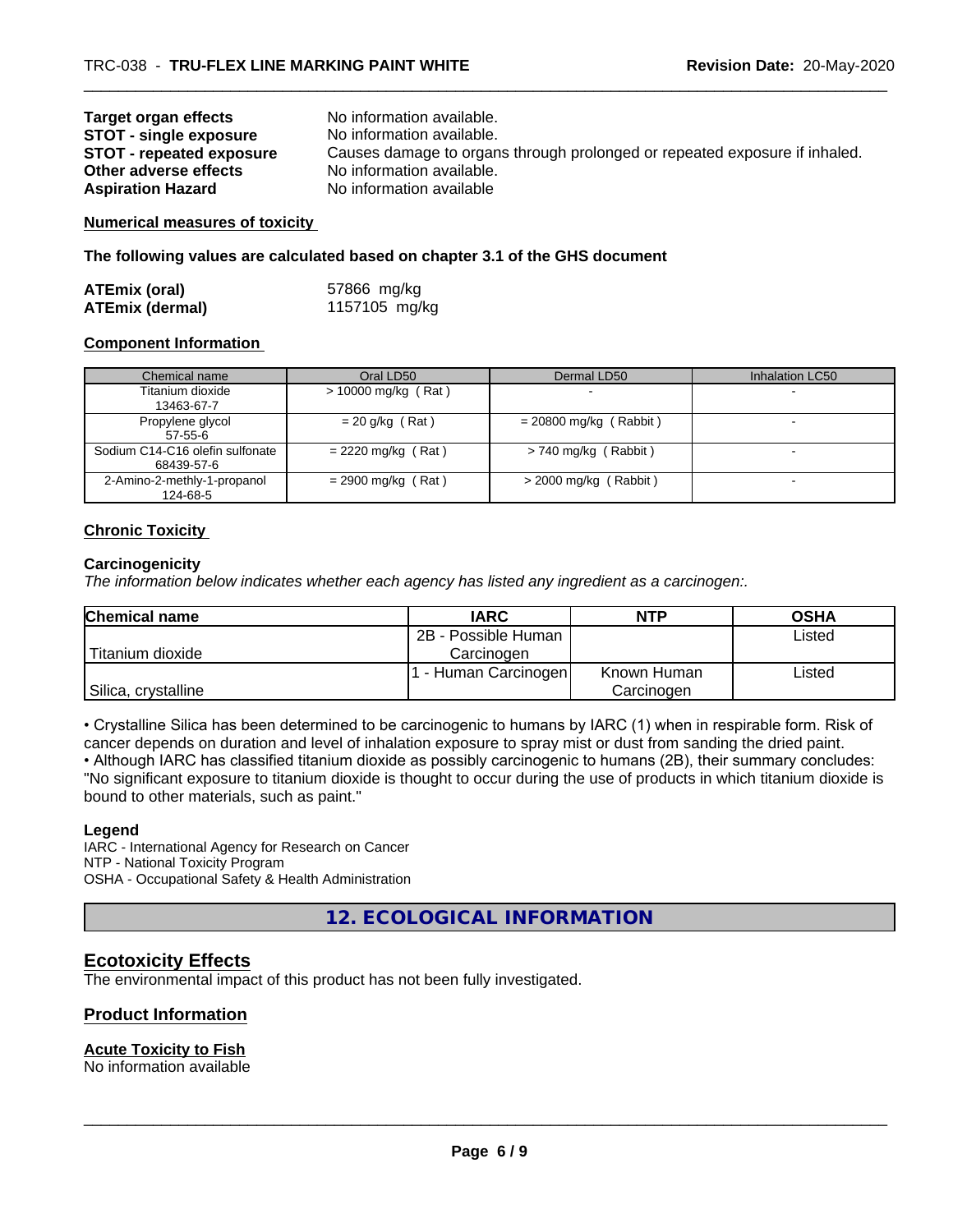#### **Acute Toxicity to Aquatic Invertebrates**

No information available

**Acute Toxicity to Aquatic Plants**

No information available

#### **Persistence / Degradability**

No information available.

#### **Bioaccumulation**

No information available.

#### **Mobility in Environmental Media**

No information available.

#### **Ozone**

No information available

#### **Component Information**

#### **Acute Toxicity to Fish**

Titanium dioxide  $LC50: > 1000$  mg/L (Fathead Minnow - 96 hr.) Propylene glycol LC50: 710 mg/L (Fathead Minnow - 96 hr.)

#### **Acute Toxicity to Aquatic Invertebrates**

Propylene glycol EC50: > 10000 mg/L (Daphnia magna - 24 hr.)

#### **Acute Toxicity to Aquatic Plants**

No information available

| 13. DISPOSAL CONSIDERATIONS                                                                                                                                                                                               |
|---------------------------------------------------------------------------------------------------------------------------------------------------------------------------------------------------------------------------|
| Dispose of in accordance with federal, state, and local regulations. Local<br>requirements may vary, consult your sanitation department or state-designated<br>environmental protection agency for more disposal options. |
| 14. TRANSPORT INFORMATION                                                                                                                                                                                                 |
| Not regulated                                                                                                                                                                                                             |
| Not regulated                                                                                                                                                                                                             |
| Not regulated                                                                                                                                                                                                             |
| <b>15. REGULATORY INFORMATION</b>                                                                                                                                                                                         |
|                                                                                                                                                                                                                           |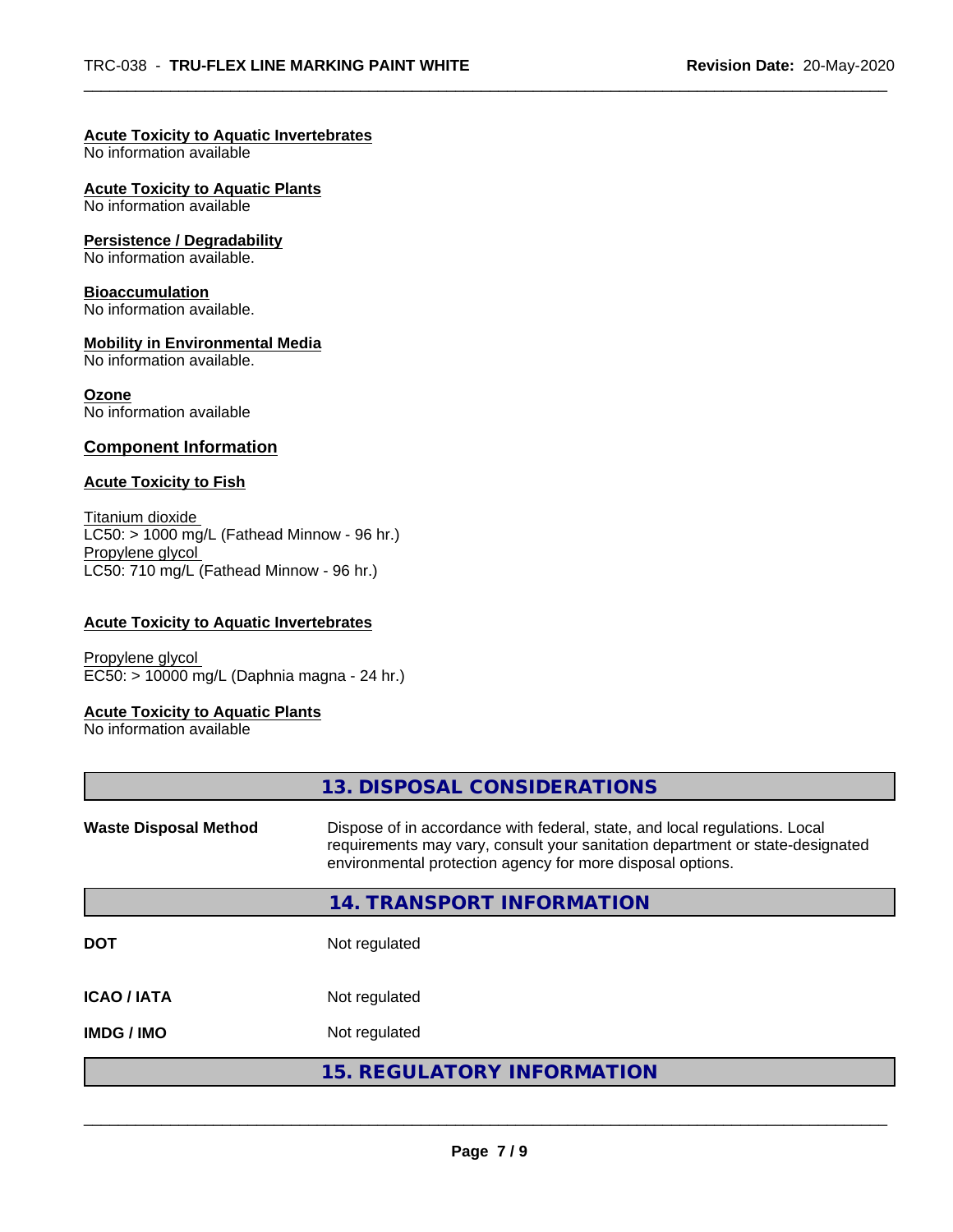## **International Inventories**

| <b>TSCA: United States</b> | Yes - All components are listed or exempt. |
|----------------------------|--------------------------------------------|
| <b>DSL: Canada</b>         | Yes - All components are listed or exempt. |

### **Federal Regulations**

| SARA 311/312 hazardous categorization |     |  |
|---------------------------------------|-----|--|
| Acute health hazard                   | Nο  |  |
| <b>Chronic Health Hazard</b>          | Yes |  |
| Fire hazard                           | Nο  |  |
| Sudden release of pressure hazard     | Nο  |  |
| <b>Reactive Hazard</b>                | No  |  |

#### **SARA 313**

Section 313 of Title III of the Superfund Amendments and Reauthorization Act of 1986 (SARA). This product contains a chemical or chemicals which are subject to the reporting requirements of the Act and Title 40 of the Code of Federal Regulations, Part 372:

*None*

#### **Clean Air Act,Section 112 Hazardous Air Pollutants (HAPs) (see 40 CFR 61)**

This product contains the following HAPs:

*None*

# **US State Regulations**

#### **California Proposition 65**

**A WARNING:** Cancer and Reproductive Harm– www.P65warnings.ca.gov

#### **State Right-to-Know**

| <b>Chemical name</b>   | <b>Massachusetts</b> | <b>New Jersey</b> | Pennsylvania |
|------------------------|----------------------|-------------------|--------------|
| Titanium dioxide       |                      |                   |              |
| Talc                   |                      |                   |              |
| Silica.<br>crystalline |                      |                   |              |

**Legend**

X - Listed

# **16. OTHER INFORMATION**

**HMIS** - **Health:** 1\* **Flammability:** 0 **Reactivity:** 0 **PPE:** -

 $\overline{\phantom{a}}$  ,  $\overline{\phantom{a}}$  ,  $\overline{\phantom{a}}$  ,  $\overline{\phantom{a}}$  ,  $\overline{\phantom{a}}$  ,  $\overline{\phantom{a}}$  ,  $\overline{\phantom{a}}$  ,  $\overline{\phantom{a}}$  ,  $\overline{\phantom{a}}$  ,  $\overline{\phantom{a}}$  ,  $\overline{\phantom{a}}$  ,  $\overline{\phantom{a}}$  ,  $\overline{\phantom{a}}$  ,  $\overline{\phantom{a}}$  ,  $\overline{\phantom{a}}$  ,  $\overline{\phantom{a}}$ 

**HMIS Legend**

0 - Minimal Hazard